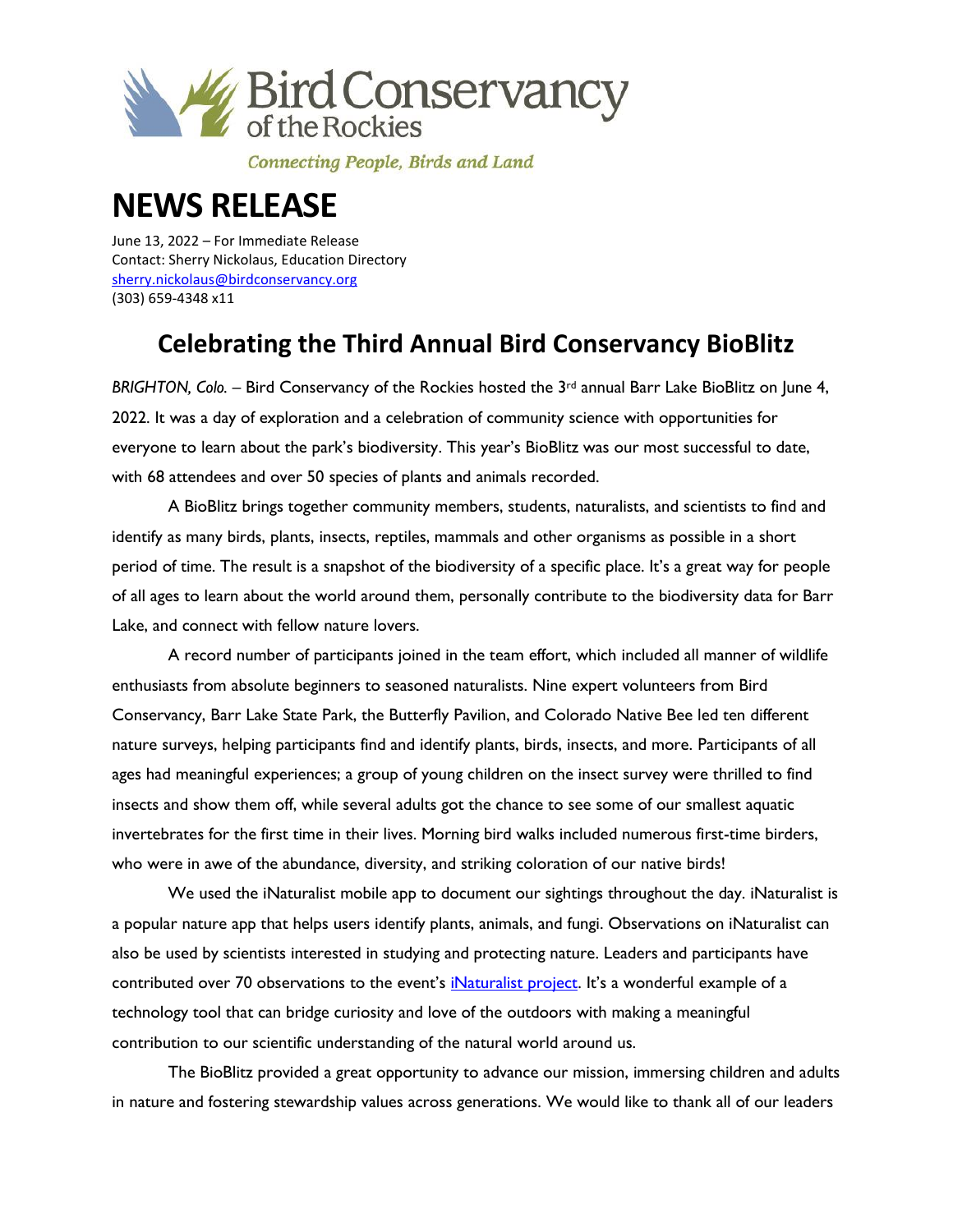and participants who made it such a great success. We would also like to thank our sponsors United Power, Bank of Colorado, Birds & Beans Coffee, and Fiesta Time Inc.

**Bird Conservancy of the Rockies** is a Colorado-based nonprofit that works to conserve birds and their habitats through an integrated approach of science, education and land stewardship. Our work extends from the Rockies to the Great Plains, Mexico and beyond. Together, we are improving native bird populations, the land and the lives of people. We envision a world where birds are forever abundant, contributing to healthy landscapes and inspiring human curiosity and love of nature. Visit [birdconservancy.org](http://www.birdconservancy.org/) for more information.

###

Accompanying images with suggested captions:



BioBlitz participants observe a Mourning Dove during a morning Bird Walk. Photo: Sofia Prado-Irwin. [Hi-res Download link](http://www.birdconservancy.org/wp-content/uploads/2022/06/participants_mourningdove_SPrado-Irwin-scaled.jpg)



A tortoise beetle (*Agroiconota bivittata*) observed near the Barr Lake Nature Center during the BioBlitz, identified using iNaturalist. Photo: Sarah Doxon. *iNaturalist observation link* 



Bird Conservancy Banding Manager Colin Woolley leads a morning bird walk. Photo: Eric Tokuyama. [Hi-res Download link](http://www.birdconservancy.org/wp-content/uploads/2022/06/BioBlitz-21-small.jpg)



Lake James from the Butterfly Pavilion leads an aquatic insect survey. Photo: Eric Tokuyama. Hi-res [Download link](http://www.birdconservancy.org/wp-content/uploads/2022/06/BioBlitz-26-scaled.jpg)

14500 Lark Bunting Lane 230 Cherry Street 330243 C.R. H

٦

Brighton, CO 80603 Fort Collins, CO 80521 Minatare, NE 69356<br>
(303) 659-4348 (970) 482-1707 (308) 783-1019  $(303)$  659-4348  $(970)$  482-1707  $(308)$  783-1019 Fax  $(303)$  654-0791 Fax  $(970)$  472-9031 Fax  $(970)$  472-9031 Fax (970) 472-9031

www.birdconservancy.org